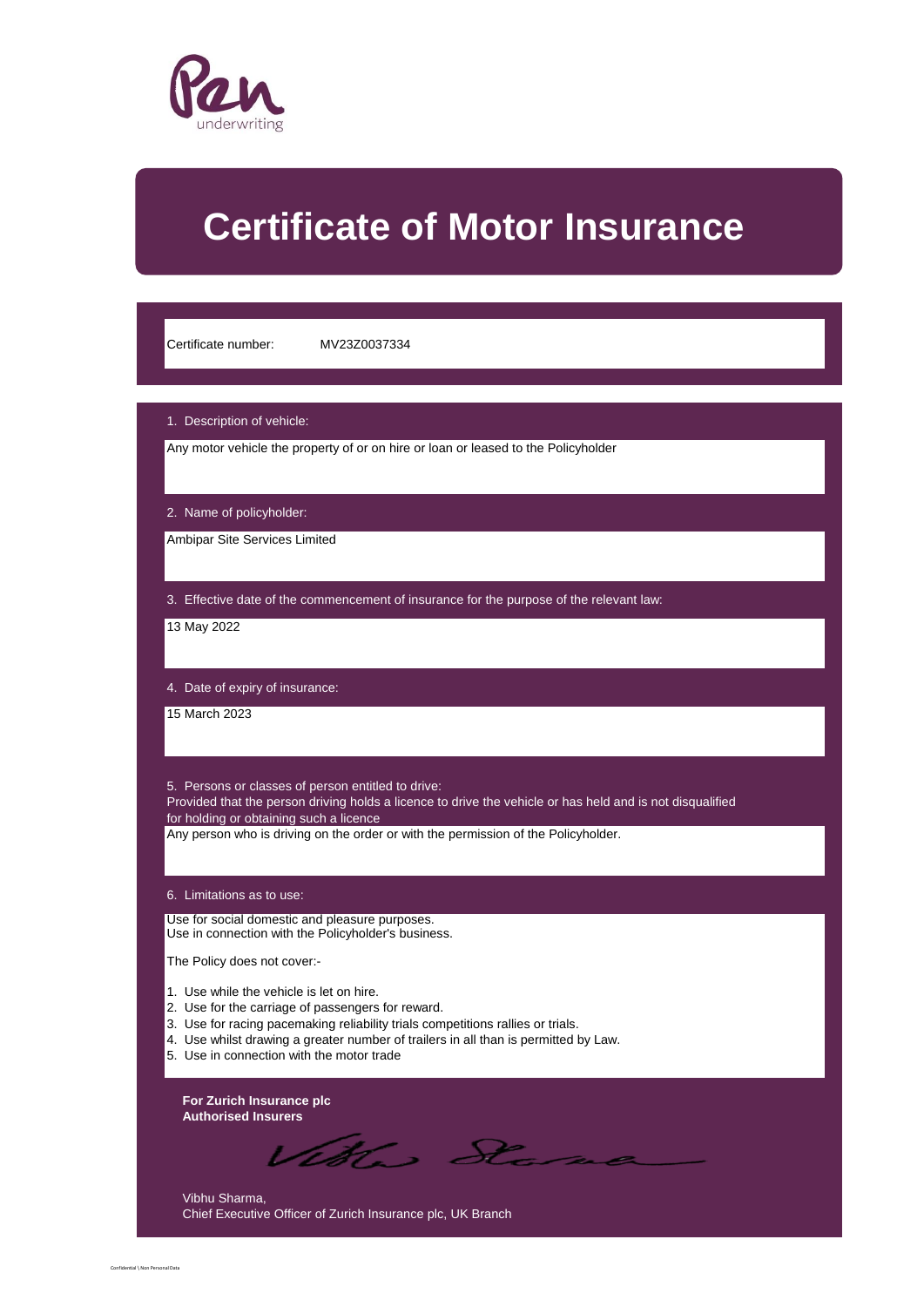We hereby certify that the policy to which this Certificate relates satisfies the requirements of the relevant law applicable in Great Britain, Northern Ireland, the Isle of Man, the island of Guernsey, the island of Jersey and the island of Alderney. **Note**: For full details of the insurance cover reference should be made to the Policy.

**Advice to Third Parties:** Nothing contained in this Certificate affects your right as a Third Party to make a claim.

The insurance evidenced by this Certificate of La polizza comprovata dal presente certificate compulsory motor insurance requirements of includere l'assicurazione automobilistica

a) any other member country of the obbligatoria:

b) Iceland, Norway and Switzerland. Unione Europea;

La police à laquelle ce certificat d'assurance b) dell'Islanda, della Norvegia et la Svizzera. les exigences obligatoires en matière de Automóvil se extiende para incluir los<br>d'assurance automóbile de automóvil se extiende para incluir los

a) des autres pays membres de la **obligatorios en:** 

b) l'Islande, la Norvège et la Suisse. **En la Suisse de la Suisse de la Suisse de la Suisse de la Suisse de la Suisse de la Suisse de la Suisse de la Suisse de la Suisse de la Villaire de la Suisse de la Villaire de la Su** Die Police, auf welche sich dieser b) Islandia, Noruega y Suiza. Kraftfahrzeugversicherungsschein bezieht, deckt ebenfalls die Anforderungen der obligatorischen Kraftfahrzeugversicherung

a) aller anderen Mitgliedsstaaten der

Europaeischen Union;

b) Island, Norwegen und der Schweiz.

# **Instructions in the event of an accident**

- 
- 2 report the accident to the office issuing use tell us when and where you intend

this Certificate (see overleaf) or if this is taking it for repair; not practicable, to the nearest office (see 4 send all communications you receive Telephone Directory) quoting the relating to claims or proceedings against

Motor Insurance extends to include the di Assicurazione Automobilistica si estende ad

European Union; a) di qualsiasi altro paese membro della

La póliza aplicable a este Certificado de Seguro requerimientos de seguro de automóvil

Union Européenne; a) Cualquier otro país miembro de la

You should 3 If your policy is comprehensive put us in 1 take names and addresses of all witnesses; the with your garage; if your vehicle is in

 Certificate Number; you, unanswered, to the office with which you normally deal quoting, if known, the claims reference.

## **IMPORTANT**

The Law requires: The Law requires: The Law requires: The Law requires: The Law requires: The Law requires: The Law requires: The Law requires: The Law requires: The Law requires: The Law requires: The Law requires: The La

.<br>Ifidential \ Non Personal Dat

- 1 unless names and addresses, including 1 admit any liability; those of the vehicle owner, together with the 2 negotiate or make any agreement with registration mark of the vehicle are anyone regarding your responsibility for exchanged at the time of the accident the the the accident; driver must report it to the Police as soon as 3 make or offer any payment whatsoever to possible and in any case within 24 hours; any Third Party, if in doubt – consult us;
- 2 if anyone was injured and the Certificate of 4 repudiate a claim without our agreement; Insurance was not produced to the Police at this may result in Court Action against you the time of the accident, the driver must by the other party report the matter to the Police as soon as possible and in any case within 24 hours and produce the Certificate (or arrange to produce it within five days of the accident).

Pen Underwriting Limited is authorised and regulated by the Financial Conduct Authority (FCA number 314493). Registered Office: The Walbrook Building, 25 Walbrook, London EC4N 8AW. Registered in England and Wales. Company Number: 5172311. www.penunderwriting.co.uk